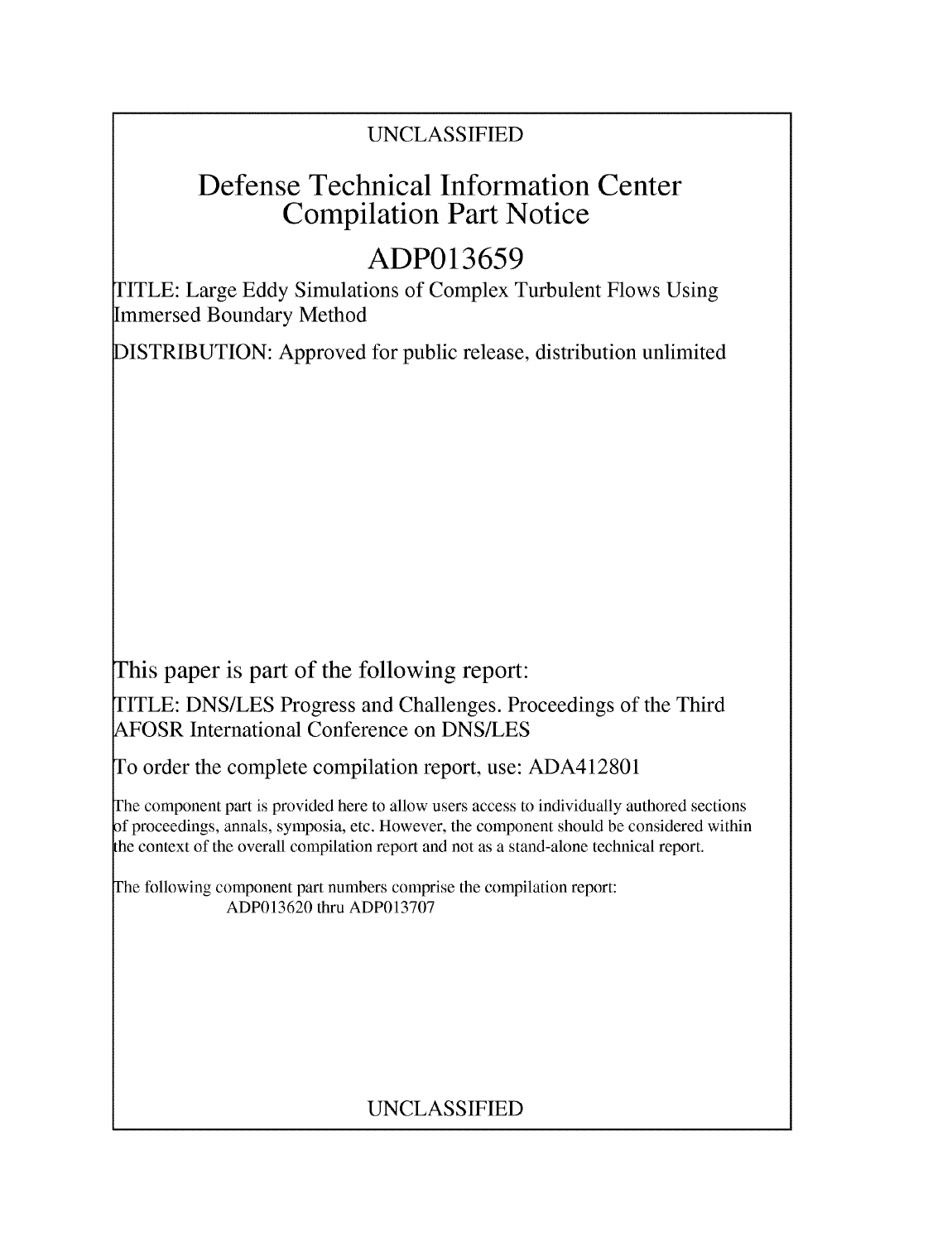## LARGE EDDY **SIMULATIONS** OF COMPLEX **TURBULENT** FLOWS **USING** IMMERSED BOUNDARY METHOD

MAYANK TYAGI, SUMANTA ACHARYA *Mechanical Engineering Department Louisiana State University, Baton Rouge, LA*

#### Abstract

Large eddy simulations (LES) are performed for two representative complex geometry problems of particular interest to turbomachinery flows. First problem studied is the flow field inside a trapped-vortex combustor. Second problem is the unsteady interaction of rotor blade with stator blade wake field. The representation of complex geometry is done using immersed boundary method (IBM). Two different implementations are presented for the body force terms.

#### 1. Introduction

Simulation of turbulent flows in complex geometries is a daunting task. LES can formally alleviate the issue of ever-increasing resolution demand for high Reynolds number flow. However, complex geometries pose the problem of commutation errors on curvilinear grids. Moreover, the representation of moving geometries using either sliding meshes or regenerating the mesh becomes overwhelmingly complicated in complex situations. IBM relies upon the body force terms added in the momentum equations to represent the geometry on a fixed Cartesian mesh (Peskin, 1977, Mohd.-Yusof, 1996, Glowinski et al., 1994, Fadlun et al. 2000, Kellog, 2000). This formulation is simple and ideally suited for the moving geometries involving no-slip walls with prescribed trajectories and locations.

### 2. Governing Equations

In the immersed boundary method, the complex geometrical features are incorporated by adding a forcing function in the governing equations. The forcing function is zero everywhere except at the surface where the influence of the solid boundaries is assigned (Subscript  $\Gamma$ ).

$$
\frac{\tilde{u} - u^n}{\Delta t} = \frac{3}{2} (C^n + D^n) - \frac{1}{2} (C^{n-1} + D^{n-1}) + f
$$
\n
$$
f = [\frac{u_1^{n+1} - u^n}{\Delta t} - \frac{3}{2} (C^n + D^n) + \frac{1}{2} (C^{n-1} + D^{n-1})] \delta(\bar{x} - \bar{x}_r)
$$
\n
$$
\frac{u^{n+1} - \tilde{u}}{\Delta t} = -\nabla p^{n+1}
$$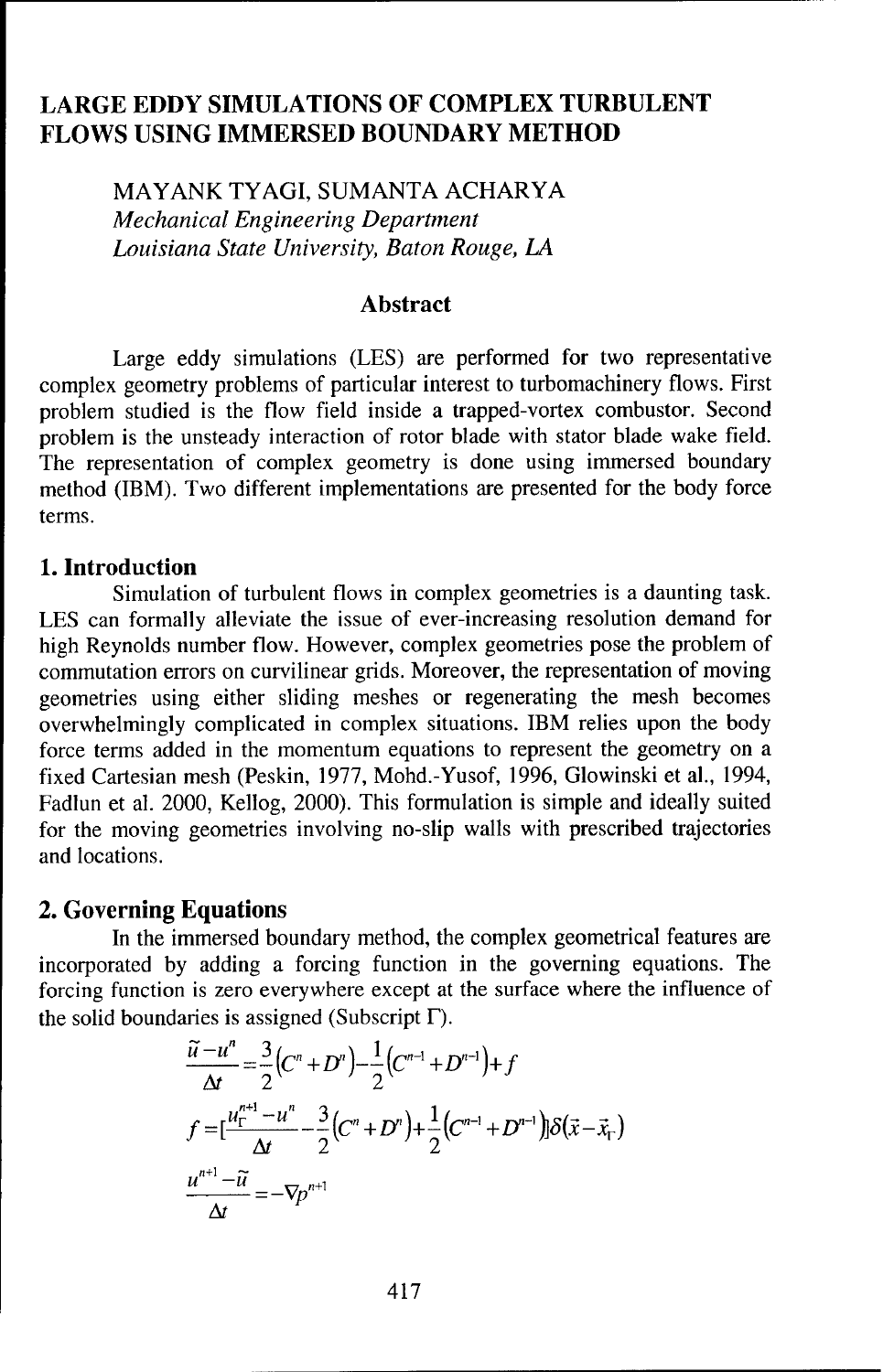### 418 MAYANK TYAGI, SUMANTA ACHARYA

where the convective terms are represented by  $C$  and the diffusion terms are represented by D. In case of highly refined meshes, it may be necessary to treat some directions implicitly for diffusion terms (generally using Crank-Nicholson scheme).

$$
C = -(u \cdot \nabla)u, D = \frac{1}{Re} \nabla^2 u
$$

To obtain the pressure Poisson equation, take the divergence of the second step and enforce the continuity condition for the velocity field at the next time step

$$
\nabla^2 p = \frac{\nabla \cdot \widetilde{u}}{\Delta t} - \nabla \cdot f - \frac{\nabla \cdot u^{n}}{\Delta t}
$$
  
 
$$
\therefore \nabla \cdot u^{n} = 0
$$
  
 
$$
\Rightarrow \nabla^2 p = \frac{\nabla \cdot \widetilde{u}}{\Delta t} - \nabla \cdot f
$$

Therefore, the Poisson equation for pressure can be solved prior to the second step in the time-split scheme. The spatial discretization is performed using fourth order central difference schemes. For the two problems studied, two different implementations for the body force terms are presented. The trapped-vortex combustor is a complicated but stationary geometry and hence, interpolation on only one-side of the geometry is adequate. However, for moving rotor blade the interpolation is performed on both sides of the curved surface.

CASE A: *Forcing at only one side of the immersed boundary (inside the virtual solid)*



Figure 1 Identification of the circular boundary on uniform 2-D cartesian mesh and evaluation of the nearest exterior point corresponding to each identified interior point

Let A be the **2** mesh spacing and be the distance of the forcing point from the

immersed surface. Therefore, we apply the linear interpolation/extrapolation among the forced point, point on the immersed surface and the point just outside the virtual solid. Let  $V_d$  be the desired velocity at the point on the immersed Let  $\Delta$  be the mesh spacing and  $\delta$  be the distance of the forcing point from the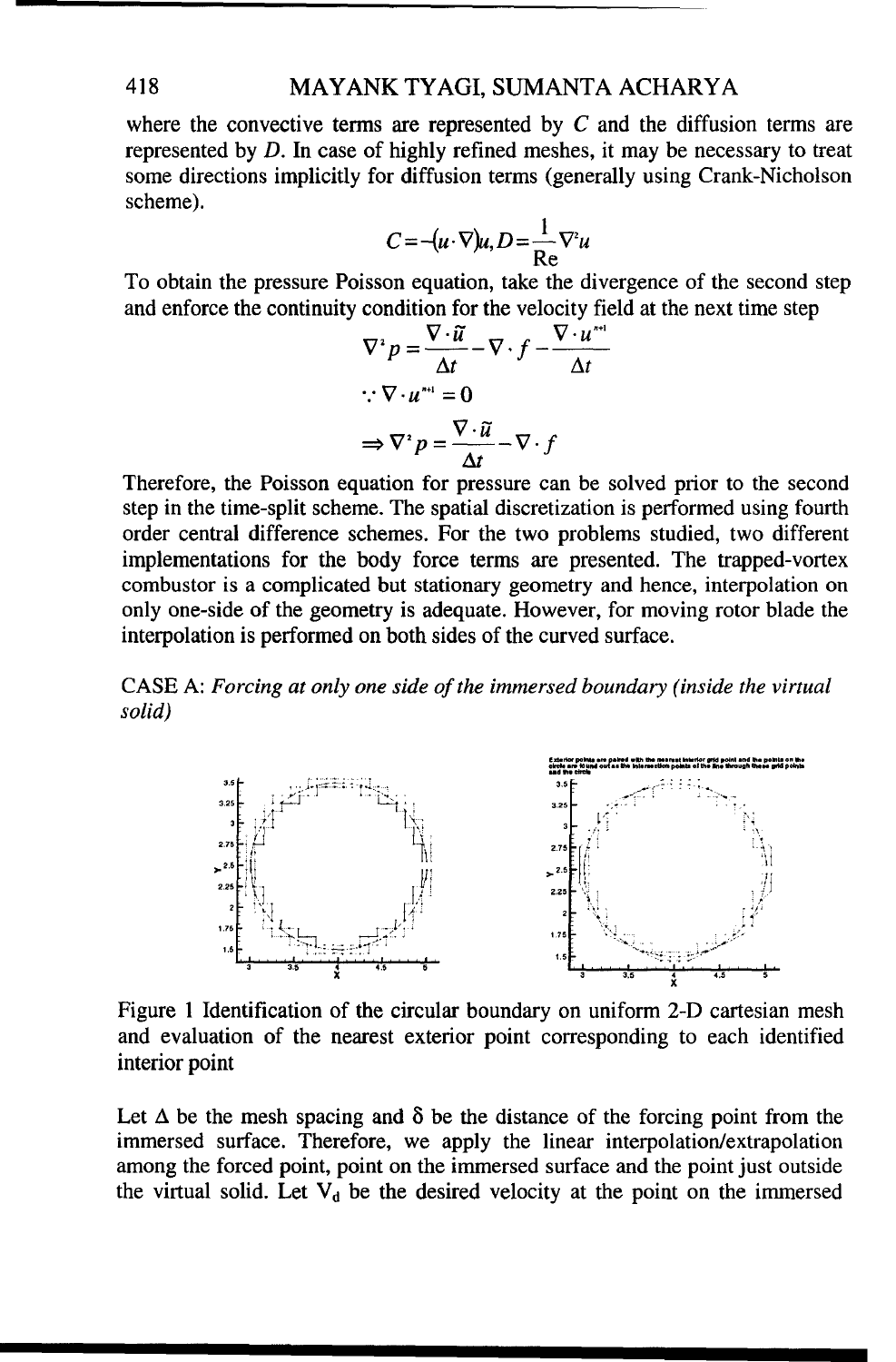surface and  $V_c$  be the computed velocity in the region of interest. Therefore, the velocity at the forcing point  $V_{im}$  is given by

$$
[V_c - V_d]/[\Delta - \delta] = [V_d - V_{im}]/[\delta]
$$
  

$$
V_{im} = V_d [\Delta]/[\Delta - \delta] - V_c [\delta]/[\Delta - \delta]
$$

Clearly, In the limit **8** going to zero, i.e. the forcing point approaching the point on the immersed surface, we retrieve the limit  $V_{im}$  approaching  $V_{d}$ . However, In the limit  $\delta$  approaching mesh spacing  $\Delta$ , we have  $V_c$  approaching  $V_d$ .  $V_{im}$  is illdefined because it is the difference between  $V_d$  and  $V_c$  with very large coefficients. For such coefficients,  $V_c$  is set equal to  $V_d$ .

## CASE B: *Forcing at both sides of the immersed boundary (inside the virtual solid and at the very first point outside the virtual solid)*

Let  $\Delta$  be the mesh spacing and  $\delta$  be the distance of the forcing point from the immersed surface. Therefore, we apply the linear interpolation/extrapolation among the forced points, point on the immersed surface and the computed point just outside the virtual solid (Figure 2). Let  $V_d$  be the desired velocity at the point on the immersed surface and  $V_c$  be the computed velocity in the region of interest. Therefore, the velocity at the internal forcing point  $V_{int}$  is given by

$$
[V_c - V_d]/[2\Delta - \delta] = [V_d - V_{int}]/[\delta]
$$

$$
V_{int} = V_d [2\Delta]/[2\Delta - \delta] - V_c [\delta]/[2\Delta - \delta]
$$

Similarily, the velocity at the external forcing point  $V_{ext}$  is given by

$$
[V_c - V_d]/[2\Delta - \delta] = [V_{ext} - V_d]/[\Delta - \delta]
$$

$$
V_{ext} = V_d [\Delta]/[2\Delta - \delta] + V_c [\Delta - \delta]/[2\Delta - \delta]
$$

Clearly, in the limit  $\delta$  going to zero, i.e. the internal forcing point approaching the point on the immersed surface, we retrieve the limit V<sub>int</sub> approaching V<sub>d</sub> and V<sub>ext</sub> approaching [V<sub>d</sub> + V<sub>c</sub>]/2. Moreover, In the limit  $\delta$ approaching mesh spacing  $\Delta$ , we have V<sub>ext</sub> approaching V<sub>d</sub>. V<sub>int</sub> is defined as  $[2V_d - V_c]$  as it should be by reflection condition. Thus, the forcing remains physical for all positions of the immersed surface between the grid interfaces. For moving boundary implementation, it will be important for another reason. It avoids reflected velocities to show up in the region of interest.



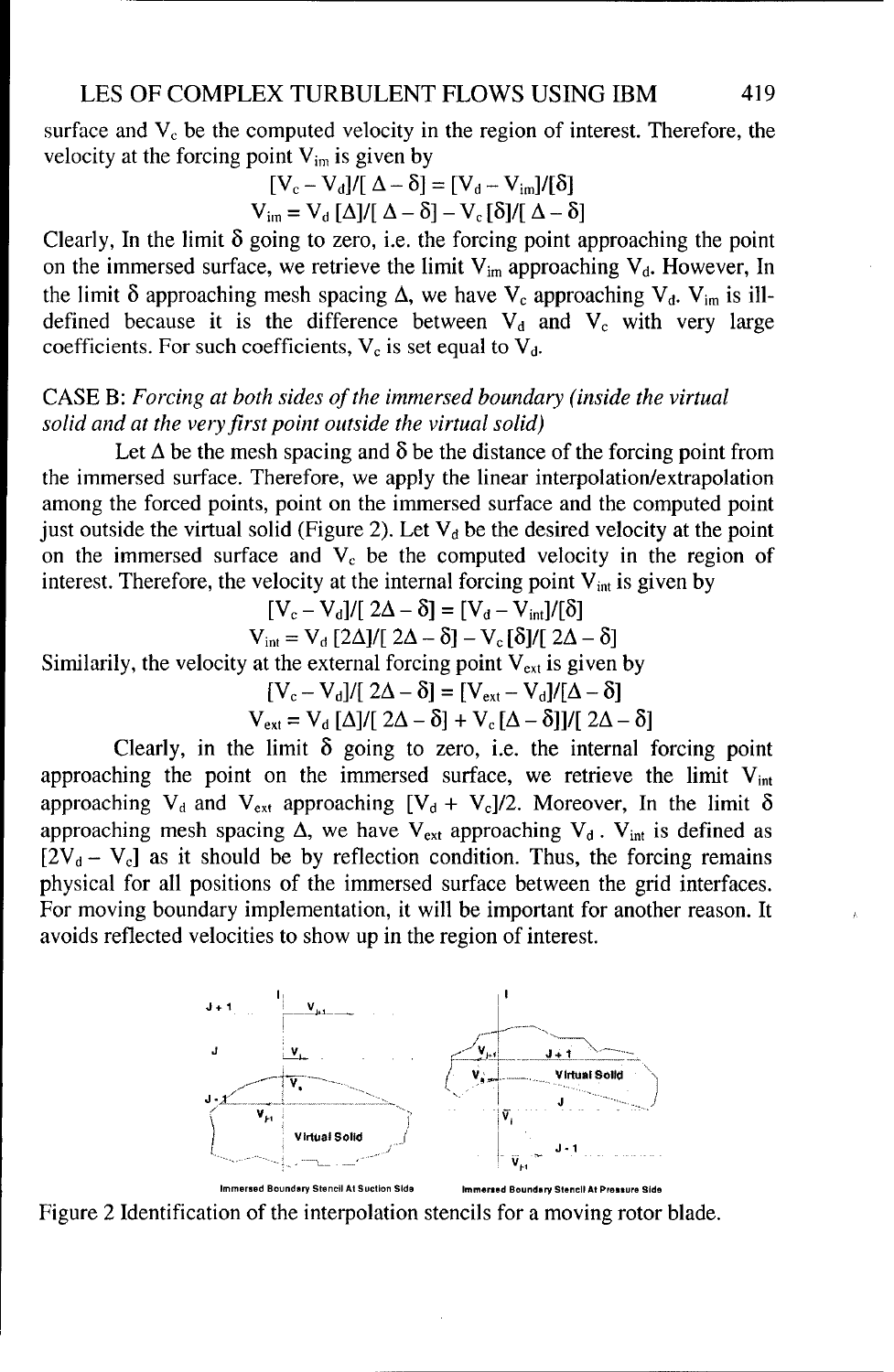### 3. Trapped Vortex Combustor

3.1 Problem Description

A uniform cartesian grid of  $92\times57\times117$  points is used for a domain containing the upper half of the TV combustor. All the dimensions are selected to approximate the experimental setup of Mancilla (2001) within Cartesian geometry. Ratio of air injection velocity to the mainflow velocity is 2.2. Reynolds number based on the annular mainflow velocity and air hole dimension (D) is 3400 for these simulations. The radii of the forebody, the connecting tube, the afterbody and the outer shell are 24.5D, 3.7D, 23D and 27.5D respectively. The lengths of the forebody, the connecting tube and the afterbody are 12D, 30D and 12D respectively. The periodicity of the geometry is exploited by putting half of the jet injections around the bottom of the computational domain with the boundary conditions obtained by the rotational symmetry about the axial direction. At the inflow, fully developed laminar profile along with fluctuations is prescribed. The fluctuations are assumed to be Gaussian and are calculated using Box-Muller algorithm. At the walls, no slip boundary conditions are imposed using immersed boundary method. Uniform injections of air and fuel are applied at the respective holes on the afterbody. Periodic boundary conditions are applied in the spanwise (z) direction. At the outflow, a non-reflective convective scheme is applied to convect away the flow structures out of the computational domain without any spurious reflections. The wave speed is calculated to maintain the mass flux balance in the whole domain.

#### 3.2 Results

The three-dimensional simulations showed that the vorticity magnitude of the trapped vortex in the cavity changes due to vortex stretching mechanism that is absent in the two-dimensional simulations done by other researchers (Katta and Roquomore, 1996 and Stone and Menon, 2000). The motion of the trapped vortex is unsteady inside the cavity as observed experimentally as well as numerically (Mancilla, 2001). Unsteady dynamics of the coherent structures inside the cavity is a slower process as compared to the separation region over the afterbody and the mixing layer region behind the forebody lip. The ingestion of annular mainflow in front of the afterbody separation region is the main mechanism of the flow entrainment inside the cavity. The mixture in the cavity is ejected radially outwards due to the pressure gradients there. The instantaneous axial and radial locations of the TV are different at different meridional planes. However, time-averaged streamtrace patterns seem to converge towards a TV with simpler geometrical features.

#### TIME AVERAGED FLOW FIELD

The streamtraces are presented at the meridional planes  $\theta = 90^{\circ}$ ,  $0^{\circ}$  and 180<sup>o</sup> (figure 3). At  $\theta = 90^\circ$ , the large recirculation region is formed between the annular mainflow and the fuel injections. The unsteadiness of the mixing layer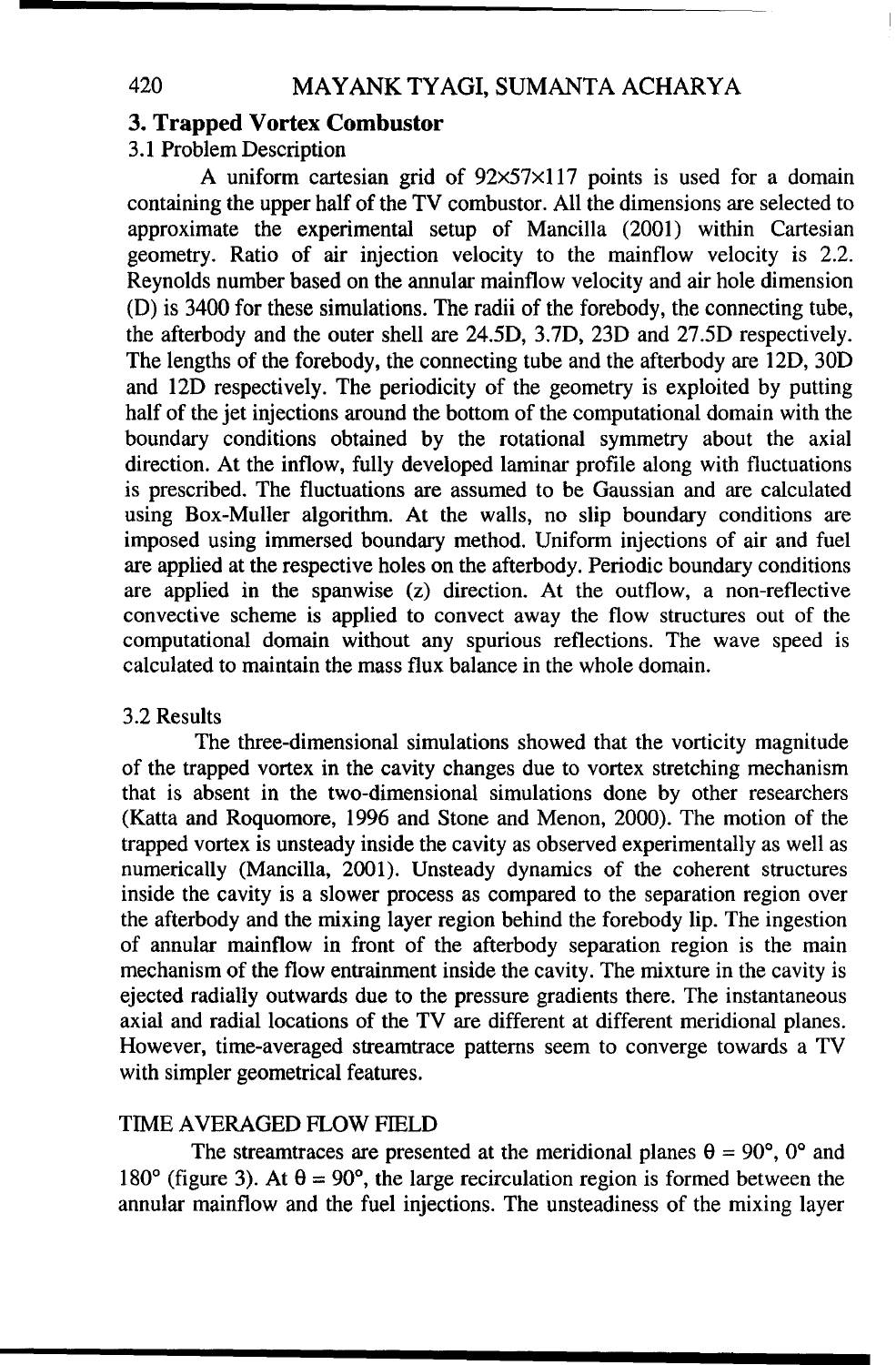and the motion of TV inside the cavity has been averaged out. At  $\theta = 0^{\circ}$  and 180°, the streamtraces are asymmetric implying that a longer averaging period is needed to completely eliminate the slow variations. Moreover, the axisymmetry is also absent at these meridional planes. The TV is a doughnut shaped structure inside the cavity. The pitch of the spiral formed by streamtraces close to the meridional plane  $\theta = 90^{\circ}$  is largest. The azimuthal motion of the streamtraces along the surface of the TV is absent in all the previous 2-D studies. However, the core of the TV is mostly irrotational.



Figure 3 Streamtraces at (a)  $\theta = 90^{\circ}$  (b)  $\theta = 0^{\circ}$  and 180° (tracers are released along radial positions at several axial locations).

## TURBULENT STRESSES (No Figures)

At  $\theta = 90^{\circ}$ , the turbulent shear stress  $u'v'$  inside the cavity is mostly generated by the production terms  $(u'u'.\partial V/\partial x$  and  $v'v'.\partial U/\partial y)$  around the mixing layer region. The high axial momentum fluctuations of the fluid parcels are correlated with radially inward fluctuations around the mixing layer region. This implies the turbulent mixing and diffusion is enhanced between the cavity and annular mainflow by this stress component. The shear stress is also large along the jet injections. However, the levels of turbulent stresses indicate that flow is mostly laminar close to the forebody and connecting tube junction. At  $\theta$  =  $0^{\circ}$  and 180°, the turbulent shear stress u'w' inside the cavity is mostly generated by the production terms  $(u'u'\partial W/\partial x$  and  $w'w'\partial U/\partial z)$  around the jets in the cavity and the mixing layer region. This distribution indicates enhanced mixing of fluid parcels inside the core of TV. The distribution of  $u'w'$  near the jet injections is dictates the radial spread of the jets along the axial direction in the cavity. At  $X/D = 40.8$ , the radial fluctuations are high at different azimuthal or meridional planes. The normal stress  $u'u'$  is mostly negligible due to suppression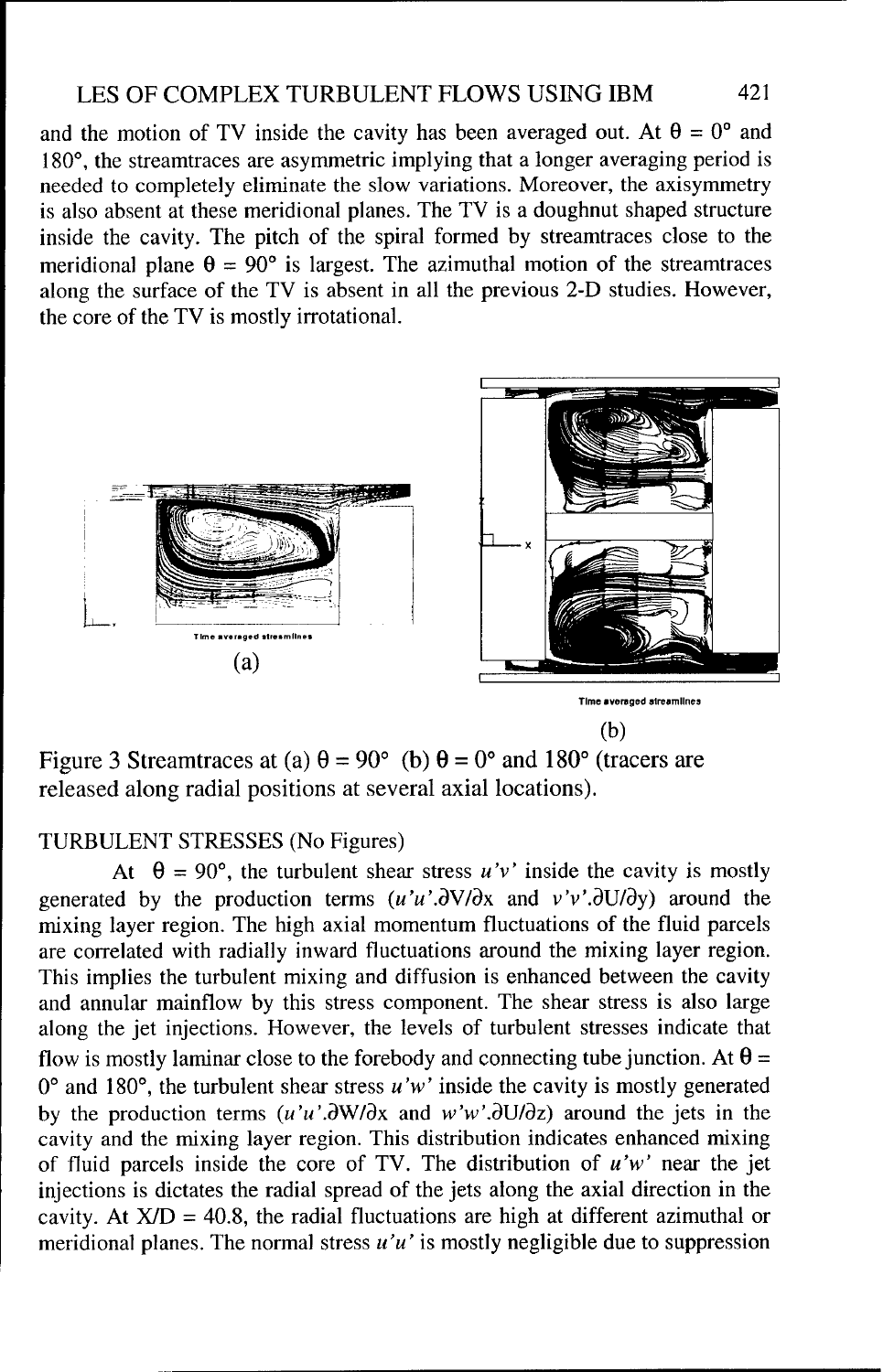#### 422 MAYANK TYAGI, SUMANTA ACHARYA

of fluctuations normal to the face of the afterbody. The only significant levels are above the afterbody in the annular region. The distribution of the shear stress  $v'w'$  along the jets is primarily due to turbulent production  $(v'v'.\partial W/\partial y$  and  $w'w'$ . $\frac{\partial V}{\partial z}$ . The distribution in the annular region seems to attain the periodicity between the fuel injections. It can be expected that the modeling of the shear stress tensor components using an eddy viscosity approximation may work here since the shear stress components depend on the corresponding mean strain rate tensor components only.

#### 4. Unsteady Stator-Rotor Interactions

#### 4.1 Problem Description

The inherent unsteadiness of a turbomachinery flow field created by relative motion between stationary blades (stator) and the rotating blades (rotor), requires the designer to account for three-dimensional as well as unsteady effects. The unsteadiness is caused by (a) the interaction of the rotor airfoils with the wakes and passage vortices generated by upstream airfoils, (b) the relative motion of the rotors with respect to the stators (potential effect), and (c) the shedding of vortices by the airfoils because of the blunt trailing edges (Rai and Madavan, 1990, Saxer and Giles, 1994). Computation of such flows is complicated by relative motion between rotor and stator airfoils and the periodic transition of the flow from laminar to turbulent. Unsteady simulations have been performed using multitudes of approximations such as unsteady RANS, "average-passage" approach and "mixing-plane" approach. These calculations have been performed invariably using "sliding mesh" techniques requiring further modeling of "apparent stresses" and "phase-lagged" interface conditions (Sharma et al., 1994). In the present study, we utilize LES with moving IBM to simulate unsteady stator-rotor interactions. Though, the calculation is performed for incompressible fluid at a low Reynolds number, it demonstrates the strength of the method by avoiding all ad-hoc assumptions pertaining to RANS modeling and sliding meshes. A uniform Cartesian grid of 302x202x11 points is used for a domain of the size 3DxlDxO. **ID,** where D is the chord length of the rotor airfoil. Choice of a small spanwise dimension may not allow larger physical scales and hence may not be desirable. The geometry of the airfoils is taken from the numerical study of Kelecy et al (1995). The airfoil profile is approximated by the cubic spline surfaces. The airfoil is divided into leading edge, trailing edge, pressure surface and suction surface to ensure that immersed boundary conditions are enforced on enough grid points to realize the geometry. Uniform flow field is specified at the inflow. Periodic boundary conditions are applied in the direction of rotor motion (y) and the spanwise (z) direction. Reynolds number base on the inflow velocity and rotor chord length is 5000. At the outflow, a nonreflective convective scheme is applied to convect away the flow structures out of the computational domain without any spurious reflections. The wave speed is calculated to maintain the mass flux balance in the whole domain.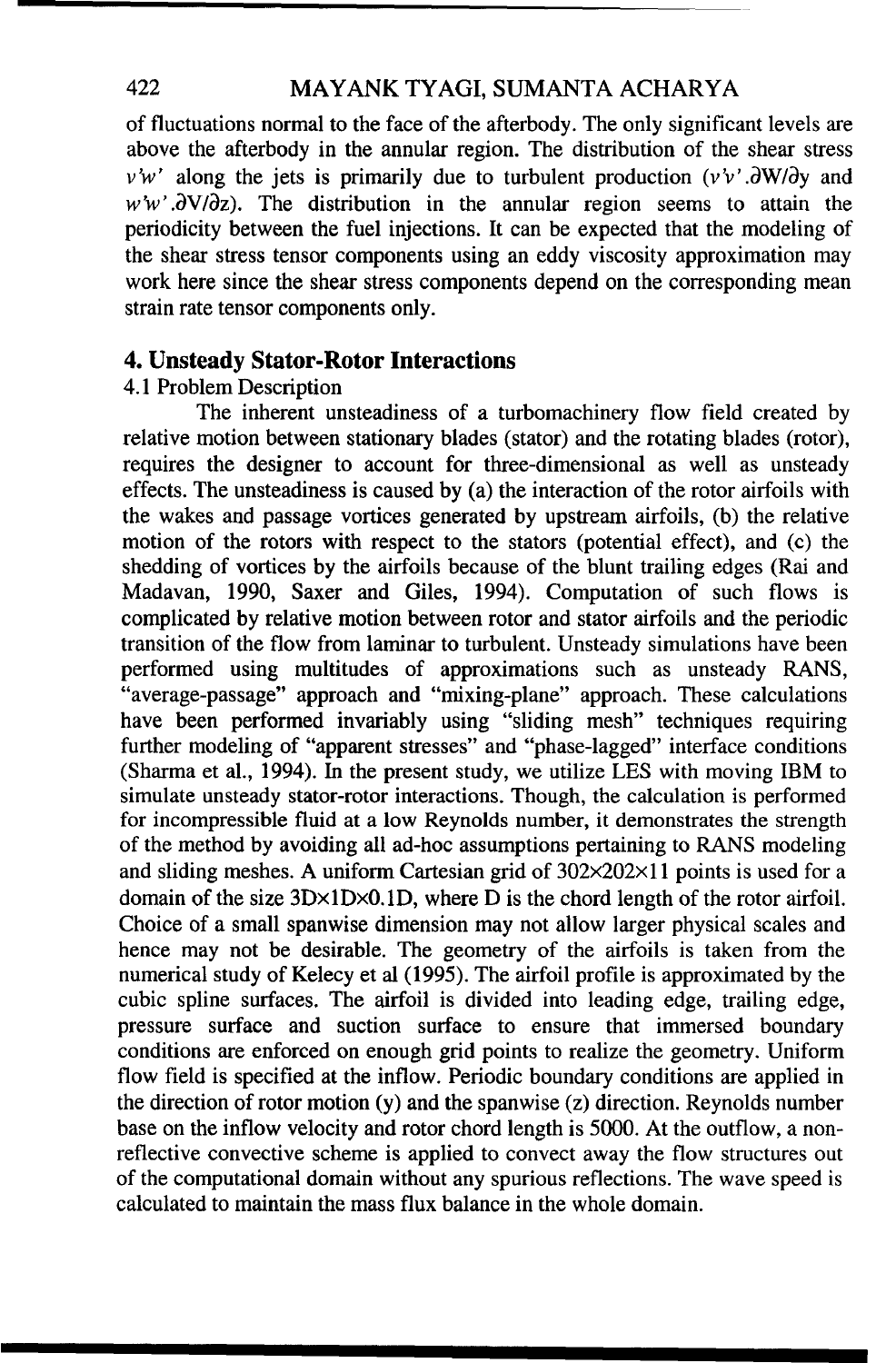#### 4.2 Results

Four snapshots of the instantaneous vorticity field are shown in figure 4 at time instants T apart (=0.12 $\tau$ , where  $\tau$  is the non-dimensional time scale). There is a separation region on the suction side of the stator. The trailing edge vortices of the stator blade impact on the suction side of the rotor blade near its leading edge. The trailing edge vortices of the rotor and the vortices formed due to the interaction of stator wake and suction-side boundary layer are shed into the passage flow and convected out of the domain.



d) to **+** 3T

Figure 4 Instantaneous snapshots of vorticity component at time a)  $t = t_0$ , b)  $t =$  $t_0+T$ , c)  $t = t_0+2T$  and d)  $t = t_0+3T$ .